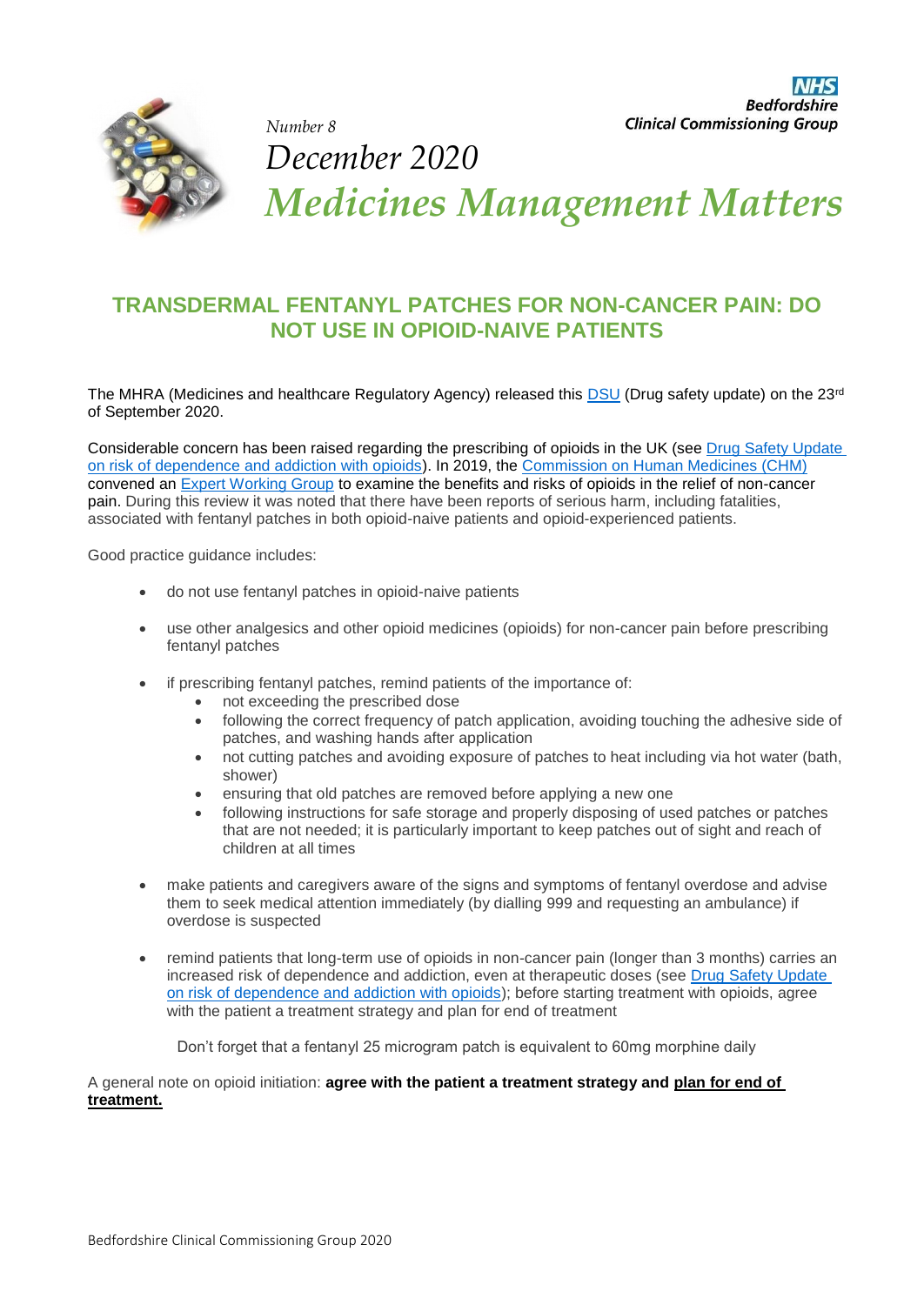#### **PRESCRIBING OF HIGH RISK MEDICATION**

High risk medication is identified on SystmOne in bold red lettering.

An example is insulin glargine (Toujeo). This is to alert prescribers that they need to take extra care in prescribing due to risks around the frequency of dosing, strength of the formulation or differences between devices.

This shows on SystmOne as

| Search results for TOUJEO                                                                                                     |
|-------------------------------------------------------------------------------------------------------------------------------|
| dx HIGH RISK: Insulin glargine 300units/ml solution for injection 1.5ml pre-filled disposable devices £32.14 ❶                |
| $\Delta x$ HIGH RISK: Insulin glargine 300 units/ml solution for injection 3ml pre-filled disposable devices £64.27 $\bullet$ |
| $\,$ HIGH RISK: Toujeo 300units/ml solution for injection 3ml pre-filled DoubleStar pens (Sanofi) £64.27 $\,$                 |
| $\pm$ HIGH RISK: Toujeo 300units/ml solution for injection 1.5ml pre-filled SoloStar pens (Sanofi) £32.14 $\bullet$           |
| <b>ິດ</b> ≎ Actions                                                                                                           |

The warning then flags up as:

| Warning                                                                                                                                                            |  |  |  |  |
|--------------------------------------------------------------------------------------------------------------------------------------------------------------------|--|--|--|--|
| High Risk Drug:                                                                                                                                                    |  |  |  |  |
| Toujeo 300units/ml solution for injection 1.5ml pre-filled<br>SoloStar pens (Sanofi)<br>Warning: The strength is significantly different from other insulins (SPC) |  |  |  |  |
| Do Not Proceed<br>Proceed                                                                                                                                          |  |  |  |  |

If in doubt as to whether to prescribe then please refer to the Bedfordshire and Luton Joint Formulary [Click](http://www.bedsformulary.nhs.uk/)  [here](http://www.bedsformulary.nhs.uk/) This will give you all the guidance needed to prescribe safely.

Another example of a High Risk Medication would be methotrexate. We suggest reading the recent MHRA alert which can be found [Here](https://www.gov.uk/drug-safety-update/methotrexate-once-weekly-for-autoimmune-diseases-new-measures-to-reduce-risk-of-fatal-overdose-due-to-inadvertent-daily-instead-of-weekly-dosing)

When prescribing on SystmOne the Risk Warning pop-up box appears

| Warning                                                                                                              |                 |         |  |  |  |
|----------------------------------------------------------------------------------------------------------------------|-----------------|---------|--|--|--|
|                                                                                                                      | High Risk Drug: |         |  |  |  |
| Methotrexate 2.5mg tablets<br>Usually prescribed weekly. Patients require regular monitoring & blood tests<br>(NPSA) |                 |         |  |  |  |
|                                                                                                                      |                 | Proceed |  |  |  |

# Followed by the dosing instructions

|                         | <b>WEGENIY</b>                              |            |    |
|-------------------------|---------------------------------------------|------------|----|
| High Risk (System Wide) | 25mg (ten tablets) to be taken<br>weekly    | 40 tablets | 28 |
| High Risk (System Wide) | 22.5mg (nine tablets) to be taken<br>weekly | 36 tablets | 28 |
| High Risk (System Wide) | 20mg (eight tablets) to be taken            | 32 tablets | 28 |

We strongly recommend that you add the day of the week the patient is to take the medication on the dose instructions e.g.